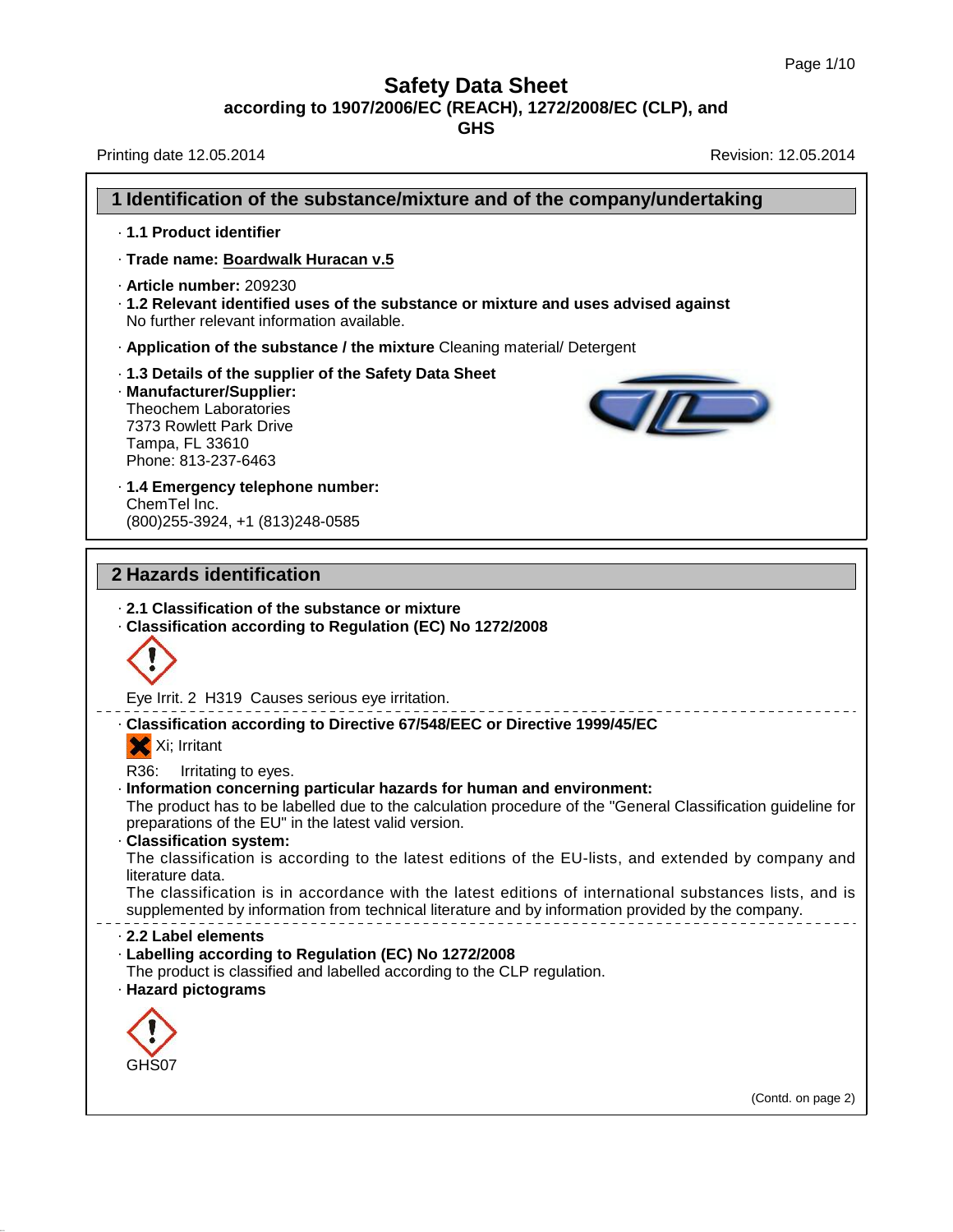Printing date 12.05.2014 **Printing date 12.05.2014** 

38.0.33

**Trade name: Boardwalk Huracan v.5** (Contd. of page 1) · **Signal word** Warning · **Hazard statements** H319 Causes serious eye irritation. · **Precautionary statements** P264 Wash thoroughly after handling.<br>P280 Wear eve protection. Wear eye protection. P305+P351+P338 IF IN EYES: Rinse cautiously with water for several minutes. Remove contact lenses, if present and easy to do. Continue rinsing. P337+P313 If eye irritation persists: Get medical advice/attention.<br>P501 Dispose of contents/container in accordance with lo Dispose of contents/container in accordance with local/regional/national/international regulations. · **Hazard description:** · **WHMIS-symbols:** D2B - Toxic material causing other toxic effects · **NFPA ratings (scale 0 - 4)**  $\overline{1 \times 0}$  Reactivity = 0  $\text{Fire} = 0$  $Health = 1$ · **HMIS-ratings (scale 0 - 4) HEALTH** 1 Hea FIRE **REALTH 11** Health = 1<br>FIRE **D** Fire = 0<br>REACTIVITY <mark>0</mark> Reactivity = 0  $\circ$  Fire = 0 · **HMIS Long Term Health Hazard Substances** None of the ingredients is listed. · **2.3 Other hazards** · **Results of PBT and vPvB assessment** · **PBT:** Not applicable. · **vPvB:** Not applicable. **3 Composition/information on ingredients** · **3.2 Mixtures** · **Description:** Mixture of substances listed below with nonhazardous additions. · **Dangerous components:** CAS: 497-19-8 EINECS: 207-838-8 Index number: 011-005-00-2 sodium carbonate **Xi R36**  $\overline{\textcircled{}}$  Eye Irrit. 2, H319 10-25% (Contd. on page 3)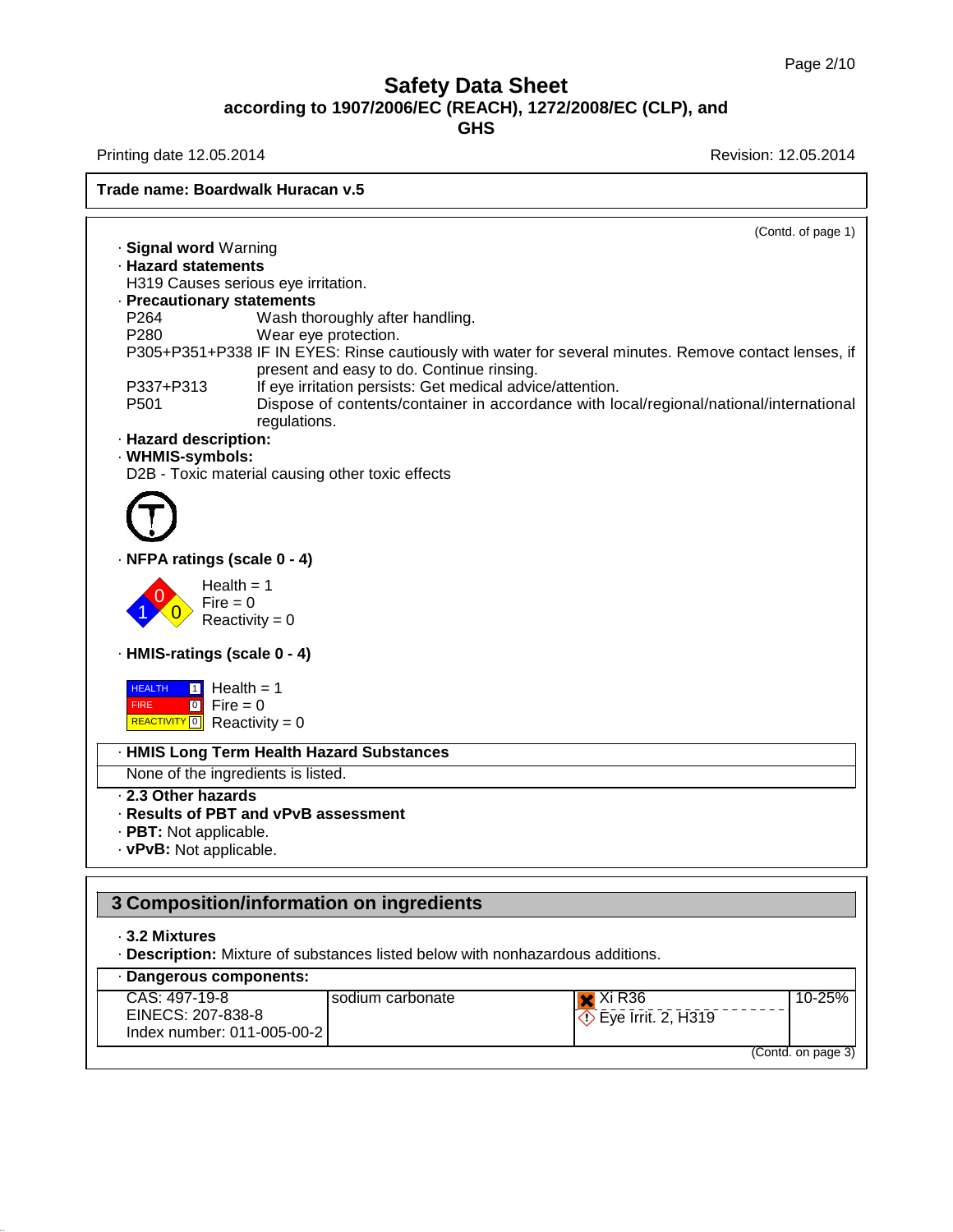**GHS**

Printing date 12.05.2014 **Revision: 12.05.2014** Revision: 12.05.2014

(Contd. of page 2)

**Trade name: Boardwalk Huracan v.5**

· **Additional information:** For the wording of the listed risk phrases refer to section 16.

#### **4 First aid measures**

- · **4.1 Description of first aid measures**
- · **General information:** Immediately remove any clothing soiled by the product.
- · **After inhalation:** Supply fresh air; consult doctor in case of complaints.

## · **After skin contact:**

- Brush off loose particles from skin. Immediately rinse with water.
- If skin irritation continues, consult a doctor.
- · **After eye contact:** Remove contact lenses if worn.
- Rinse opened eye for several minutes under running water. If symptoms persist, consult a doctor.
- · **After swallowing:** Rinse out mouth and then drink plenty of water.
- Do not induce vomiting; call for medical help immediately.
- · **4.2 Most important symptoms and effects, both acute and delayed** Slight irritant effect on skin and mucous membranes. Irritant to eyes. Gastric or intestinal disorders when ingested.
- Nausea in case of ingestion.
- · **Hazards** No further relevant information available.
- · **4.3 Indication of any immediate medical attention and special treatment needed** No further relevant information available.

## **5 Firefighting measures**

- · **5.1 Extinguishing media**
- · **Suitable extinguishing agents:** Use fire extinguishing methods suitable to surrounding conditions.
- · **For safety reasons unsuitable extinguishing agents:** None.
- · **5.2 Special hazards arising from the substance ormixture** Formation of toxic gases is possible during heating or in case of fire.
- · **5.3 Advice for firefighters**
- · **Protective equipment:**

Wear self-contained respiratory protective device.

Wear fully protective suit.

38.0.33

· **Additional information** No further relevant information available.

## **6 Accidental release measures**

· **6.1 Personal precautions, protective equipment and emergency procedures** Use respiratory protective device against the effects of fumes/dust/aerosol. Wear protective equipment. Keep unprotected persons away. Ensure adequate ventilation

(Contd. on page 4)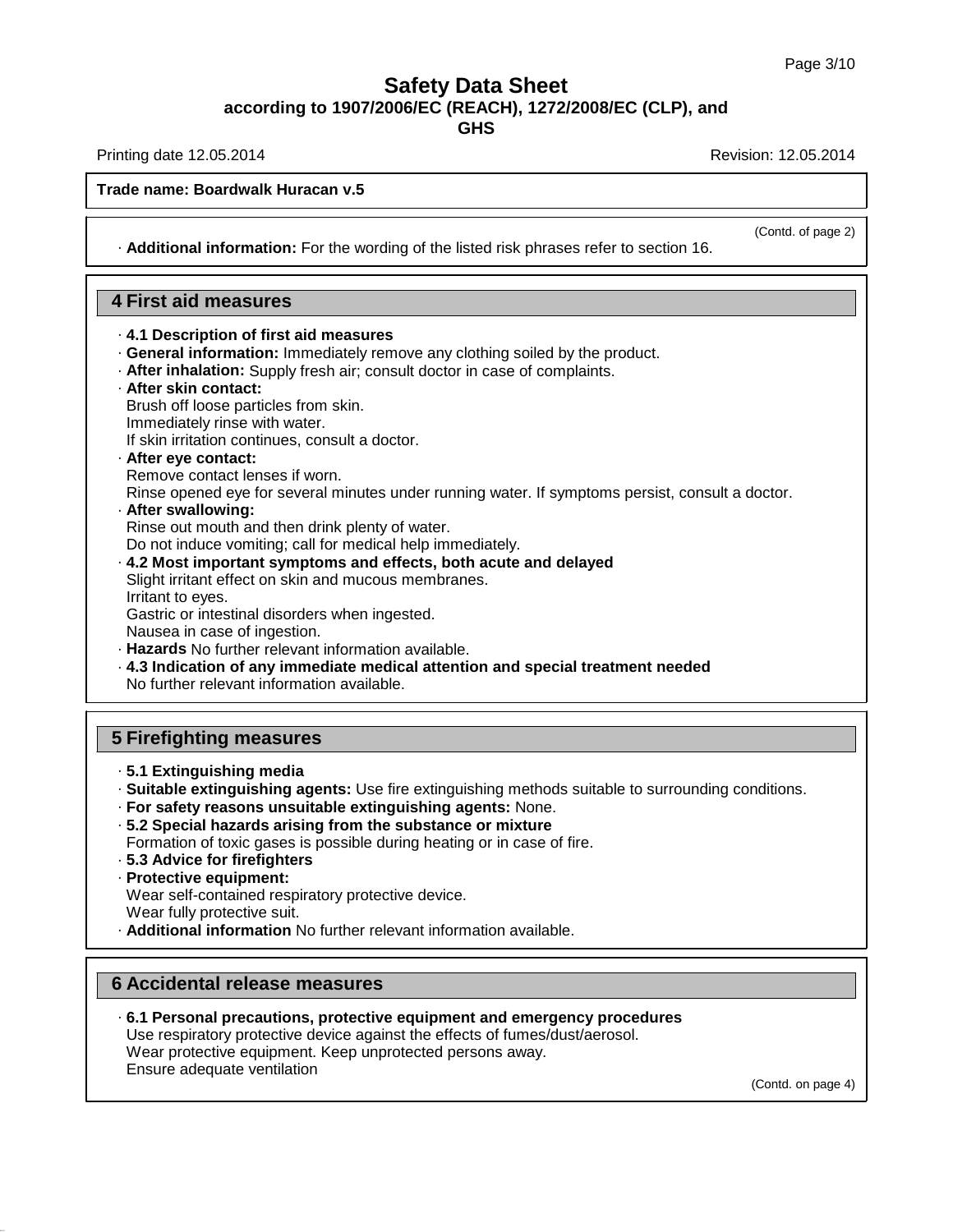**GHS**

Printing date 12.05.2014 **Printing date 12.05.2014** 

(Contd. of page 3)

Product forms slippery surface when combined with water.

- · **6.2 Environmental precautions:** Do not allow to enter sewers/ surface or ground water. Damp down dust with water spray.
- · **6.3 Methods and material for containment and cleaning up:** Pick up mechanically. Dispose contaminated material as waste according to item 13. Clean the affected area carefully; suitable cleaners are: Warm water
- · **6.4 Reference to other sections** See Section 7 for information on safe handling. See Section 8 for information on personal protection equipment. See Section 13 for disposal information.

# **7 Handling and storage**

- · **7.1 Precautions for safe handling** Store in cool, dry place in tightly closed receptacles. Prevent formation of dust. Any unavoidable deposit of dust must be regularly removed. · **Information about fire - and explosion protection:** No special measures required.
- · **7.2 Conditions for safe storage, including any incompatibilities**
- · **Storage:**
- · **Requirements to be met by storerooms and receptacles:** Avoid storage near extreme heat, ignition sources or open flame. Protect from humidity and water.
- · **Information about storage in one common storage facility:** Store away from foodstuffs.

Do not store together with oxidizing and acidic materials.

- · **Further information about storage conditions:** Store in dry conditions. This product is hygroscopic.
- · **7.3 Specific end use(s)** No further relevant information available.

## **8 Exposure controls/personal protection**

· **Additional information about design of technical facilities:** No further data; see item 7.

· **8.1 Control parameters**

38.0.33

· **Ingredients with limit values that require monitoring at the workplace:**

The product does not contain any relevant quantities of materials with critical values that have to be monitored at the workplace.

- · **DNELs** No further relevant information available.
- · **PNECs** No further relevant information available.
- · **Additional information:** The lists valid during the making were used as basis.

(Contd. on page 5)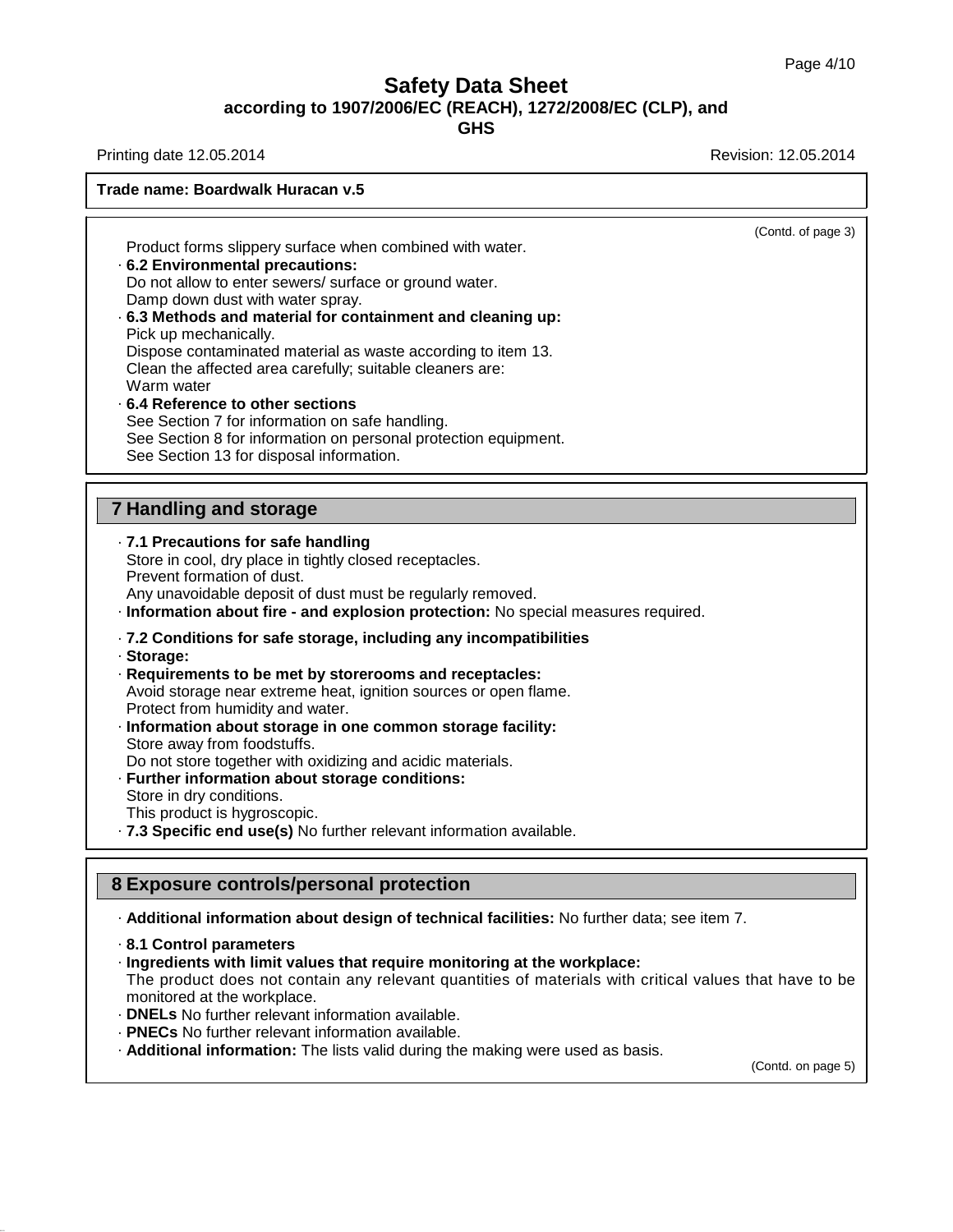Printing date 12.05.2014 **Printing date 12.05.2014** 

(Contd. of page 4)

· **8.2 Exposure controls** · **Personal protective equipment:** · **General protective and hygienic measures:** The usual precautionary measures are to be adhered to when handling chemicals.

Keep away from foodstuffs, beverages and feed. Immediately remove all soiled and contaminated clothing.

Wash hands before breaks and at the end of work.

Do not inhale dust / smoke / mist.

**Trade name: Boardwalk Huracan v.5**

Avoid close or long term contact with the skin.

Avoid contact with the eyes.

#### · **Respiratory protection:**

Not required under normal conditions of use.

For spills, respiratory protection may be advisable.

#### · **Protection of hands:**

Wear protective gloves to handle contents of damaged or leaking units.

The glove material has to be impermeable and resistant to the product/ the substance/ the preparation. Selection of the glove material on consideration of the penetration times, rates of diffusion and the degradation.

#### · **Material of gloves**

The selection of the suitable gloves does not only depend on the material, but also on further marks of quality and varies from manufacturer to manufacturer. As the product is a preparation of several substances, the resistance of the glove material can not be calculated in advance and has therefore to be checked prior to the application.

· **Penetration time of glove material** The exact break through time has to be found out by the manufacturer of the protective gloves and has to be observed.

· **Eye protection:**



Safety glasses

- · **Body protection:** Protective work clothing
- · **Limitation and supervision of exposure into the environment** No further relevant information available.
- · **Risk management measures** See Section 7 for additional information. No further relevant information available.

# **9 Physical and chemical properties**

- · **9.1 Information on basic physical and chemical properties**
- · **General Information**
- · **Appearance:**

38.0.33

| Form:    | Powder  |
|----------|---------|
| Colour:  | White   |
| · Odour: | Citrus. |

(Contd. on page 6)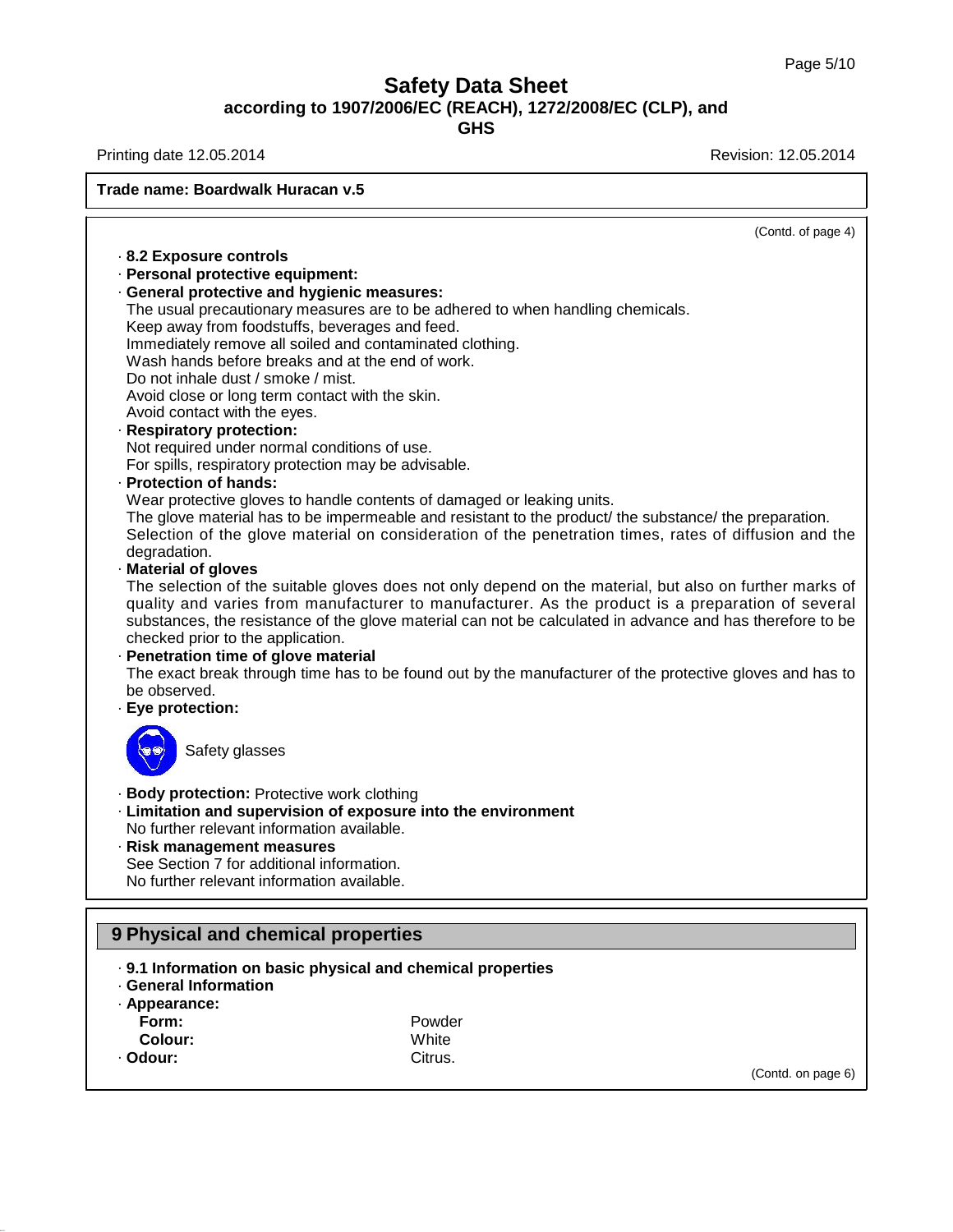**GHS**

Printing date 12.05.2014 **Printing date 12.05.2014** 

| · Odour threshold:                                                                                | Not determined.                                                                          | (Contd. of page 5) |
|---------------------------------------------------------------------------------------------------|------------------------------------------------------------------------------------------|--------------------|
|                                                                                                   |                                                                                          |                    |
| · pH-value:                                                                                       | Not applicable.                                                                          |                    |
| Change in condition<br><b>Melting point/Melting range:</b><br><b>Boiling point/Boiling range:</b> | Not Determined.<br>Undetermined.                                                         |                    |
| · Flash point:                                                                                    | Not applicable.                                                                          |                    |
| · Flammability (solid, gaseous):                                                                  | Not determined.                                                                          |                    |
| · Auto/Self-ignition temperature:                                                                 | Not determined.                                                                          |                    |
| · Decomposition temperature:                                                                      | Not determined.                                                                          |                    |
| · Self-igniting:                                                                                  | Product is not self-igniting.                                                            |                    |
| · Danger of explosion:                                                                            | Product does not present an explosion hazard.                                            |                    |
| · Explosion limits:<br>Lower:<br>Upper:                                                           | Not determined.<br>Not determined.                                                       |                    |
| · Vapour pressure:                                                                                | Not applicable.                                                                          |                    |
| · Density at 20 °C:<br>· Relative density<br>· Vapour density<br>· Evaporation rate               | $1,00 - 1,20$ g/cm <sup>3</sup><br>Not determined.<br>Not applicable.<br>Not applicable. |                    |
| · Solubility in / Miscibility with<br>water:                                                      | Soluble.                                                                                 |                    |
| · Partition coefficient (n-octanol/water): Not determined.                                        |                                                                                          |                    |
| · Viscosity:<br>Dynamic:<br>Kinematic:                                                            | Not applicable.<br>Not applicable.                                                       |                    |
| . 9.2 Other information                                                                           | No further relevant information available.                                               |                    |

# **10 Stability and reactivity**

· **10.1 Reactivity**

38.0.33

- · **10.2 Chemical stability**
- · **Thermal decomposition / conditions to be avoided:**

No decomposition if used and stored according to specifications.

· **10.3 Possibility of hazardous reactions** Reacts with strong acids and oxidizing agents. As the product is supplied it is not capable of dust explosion; however enrichment with fine dust causes risk of dust explosion. Toxic fumes may be released if heated above the decomposition point. · **10.4 Conditions to avoid**

Store away from oxidizing agents.

(Contd. on page 7)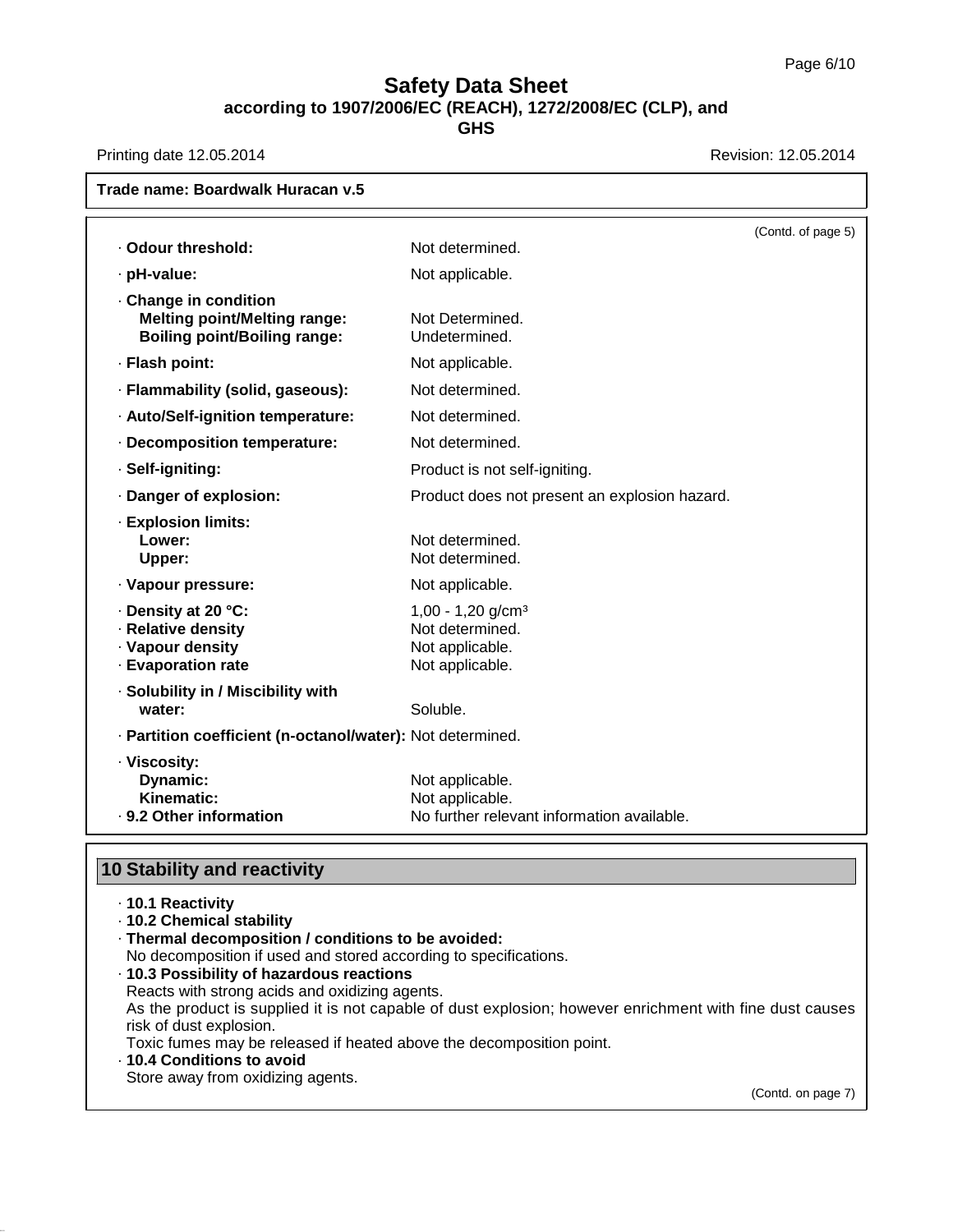Printing date 12.05.2014 **Revision: 12.05.2014** Revision: 12.05.2014

**Trade name: Boardwalk Huracan v.5**

(Contd. of page 6)

Moisture.

- · **10.5 Incompatible materials:** No further relevant information available.
- · **10.6 Hazardous decomposition products:**
- Carbon monoxide and carbon dioxide
- Chlorine compounds

## **11 Toxicological information**

- · **11.1 Information on toxicological effects**
- · **Acute toxicity:**
- · **Primary irritant effect:**
- · **on the skin:** Slight irritant effect on skin and mucous membranes.
- · **on the eye:** Irritating effect.
- · **Sensitization:** No sensitizing effects known.
- · **Additional toxicological information:**

The product shows the following dangers according to the calculation method of the General EU Classification Guidelines for Preparations as issued in the latest version: Irritant

## **12 Ecological information**

- · **12.1 Toxicity**
- · **Aquatic toxicity:** No further relevant information available.
- · **12.2 Persistence and degradability** No further relevant information available.
- · **12.3 Bioaccumulative potential** No further relevant information available.
- · **12.4 Mobility in soil** No further relevant information available.
- · **Ecotoxical effects:**
- · **Remark:** After neutralization a reduction of the harming action may be recognized
- · **Additional ecological information:**
- · **General notes:**

Do not allow undiluted product or large quantities of it to reach ground water, water course or sewage system.

Rinse off of bigger amounts into drains or the aquatic environment may lead to increased pH-values. A high pH-value harms aquatic organisms. In the dilution of the use-level the pH-value is considerably reduced, so that after the use of the product the aqueous waste, emptied into drains, is only low water dangerous.

- · **12.5 Results of PBT and vPvB assessment**
- · **PBT:** Not applicable.
- · **vPvB:** Not applicable.

38.0.33

· **12.6 Other adverse effects** No further relevant information available.

(Contd. on page 8)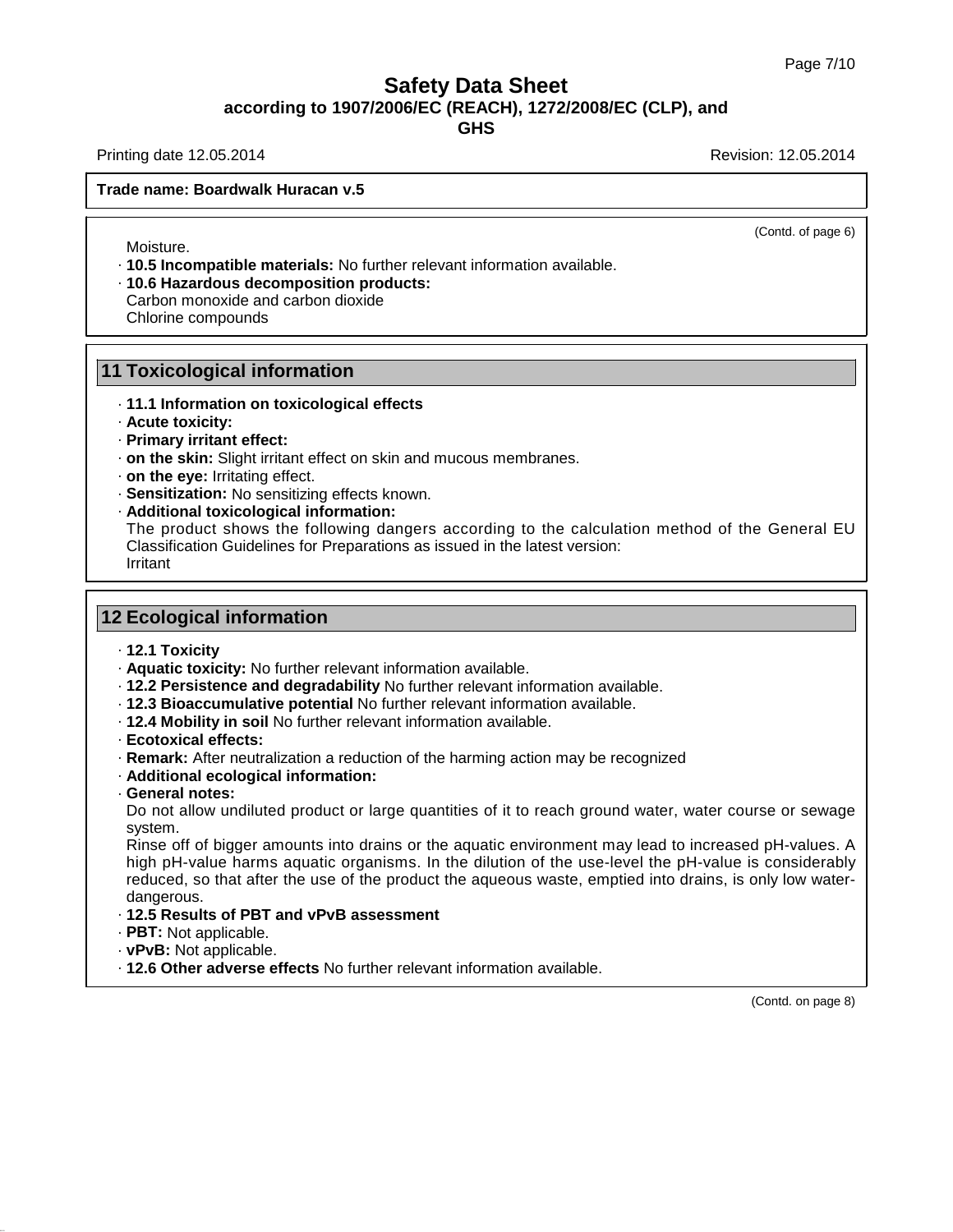Printing date 12.05.2014 **Printing date 12.05.2014** 

#### **Trade name: Boardwalk Huracan v.5**

(Contd. of page 7)

## **13 Disposal considerations**

#### · **13.1 Waste treatment methods**

#### · **Recommendation**

Small amounts may be diluted with plenty of water and washed away. Dispose of bigger amounts in accordance with Local Authority requirements.

Can be disposed of with household garbage with prior chemical-physical or biological treatment following consultation with the waste disposal facility operator and the pertinent authorities and adhering to the necessary technical regulations.

#### · **Uncleaned packaging:**

· **Recommendation:** Disposal must be made according to official regulations.

· **Recommended cleansing agents:** Water, if necessary together with cleansing agents.

| <b>14 Transport information</b>                                                                    |                 |
|----------------------------------------------------------------------------------------------------|-----------------|
| ⋅ 14.1 UN-Number                                                                                   |                 |
| · DOT, ADR, ADN, IMDG, IATA                                                                        | Not Regulated   |
| · 14.2 UN proper shipping name<br>· DOT, ADR, ADN, IMDG, IATA<br>· 14.3 Transport hazard class(es) | Not Regulated   |
| · DOT, ADR, ADN, IMDG, IATA                                                                        |                 |
| · Class                                                                                            | Not Regulated   |
| ⋅ 14.4 Packing group                                                                               |                 |
| · DOT, ADR, IMDG, IATA<br>. 14.5 Environmental hazards:                                            | Not Regulated   |
| · Marine pollutant:                                                                                | No.             |
| · 14.6 Special precautions for user                                                                | Not applicable. |
| · 14.7 Transport in bulk according to Annex II of                                                  |                 |
| <b>MARPOL73/78 and the IBC Code</b>                                                                | Not applicable. |
| · UN "Model Regulation":                                                                           |                 |

# **15 Regulatory information**

· **15.1 Safety, health and environmental regulations/legislation specific for the substance ormixture** · **United States (USA)**

· **SARA**

38.0.33

· **Section 355 (extremely hazardous substances):**

None of the ingredients is listed.

· **Section 313 (Specific toxic chemical listings):**

None of the ingredients is listed.

· **TSCA (Toxic Substances Control Act):**

All ingredients are listed.

(Contd. on page 9)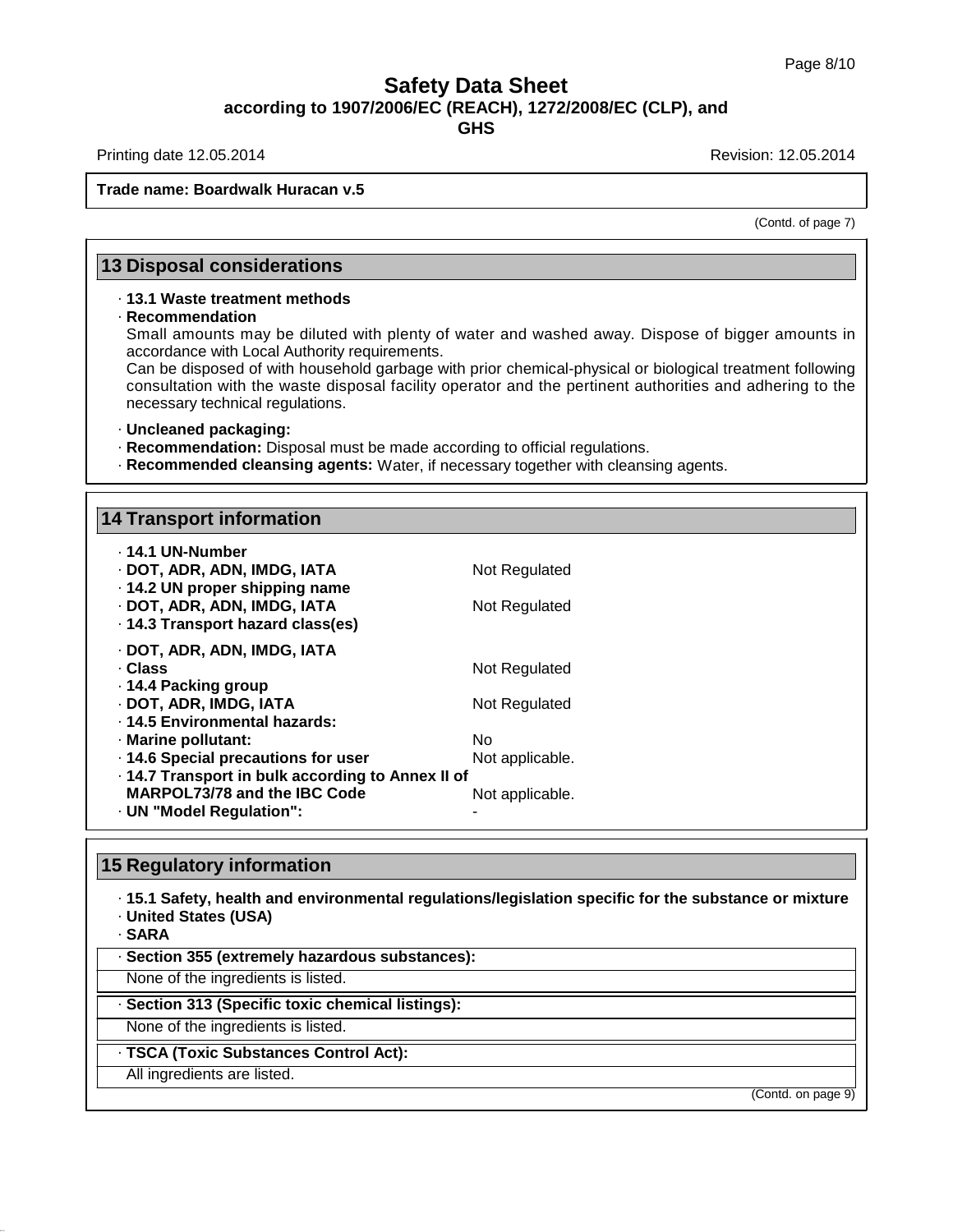Printing date 12.05.2014 **Printing date 12.05.2014** 

**Trade name: Boardwalk Huracan v.5**

| · Proposition 65 (California):                                                            | (Contd. of page 8) |
|-------------------------------------------------------------------------------------------|--------------------|
| Chemicals known to cause cancer:                                                          |                    |
| None of the ingredients is listed.                                                        |                    |
| · Chemicals known to cause reproductive toxicity for females:                             |                    |
| None of the ingredients is listed.                                                        |                    |
| Chemicals known to cause reproductive toxicity for males:                                 |                    |
| None of the ingredients is listed.                                                        |                    |
| · Chemicals known to cause developmental toxicity:                                        |                    |
| None of the ingredients is listed.                                                        |                    |
| <b>Carcinogenic Categories</b>                                                            |                    |
| · EPA (Environmental Protection Agency)                                                   |                    |
| None of the ingredients is listed.                                                        |                    |
| · IARC (International Agency for Research on Cancer)                                      |                    |
| None of the ingredients is listed.                                                        |                    |
| · TLV (Threshold Limit Value established by ACGIH)                                        |                    |
| None of the ingredients is listed.                                                        |                    |
| · NIOSH-Ca (National Institute for Occupational Safety and Health)                        |                    |
| None of the ingredients is listed.                                                        |                    |
| $\overline{\cdot$ Canada                                                                  |                    |
| · Canadian Domestic Substances List (DSL)                                                 |                    |
| All ingredients are listed.                                                               |                    |
| · Canadian Ingredient Disclosure list (limit 0.1%)                                        |                    |
| None of the ingredients is listed.                                                        |                    |
| · Canadian Ingredient Disclosure list (limit 1%)                                          |                    |
| 497-19-8 sodium carbonate                                                                 |                    |
| · Other regulations, limitations and prohibitive regulations                              |                    |
| · Substances of very high concern (SVHC) according to REACH, Article 57                   |                    |
| None of the ingredients is listed.                                                        |                    |
| . 15.2 Chemical safety assessment: A Chemical Safety Assessment has not been carried out. |                    |

## **16 Other information**

38.0.33

This information is based on our present knowledge. However, this shall not constitute a guarantee for any specific product features and shall not establish a legally valid contractual relationship.

· **Relevant phrases** H319 Causes serious eye irritation.  $\sim$ R36 Irritating to eyes. (Contd. on page 10)